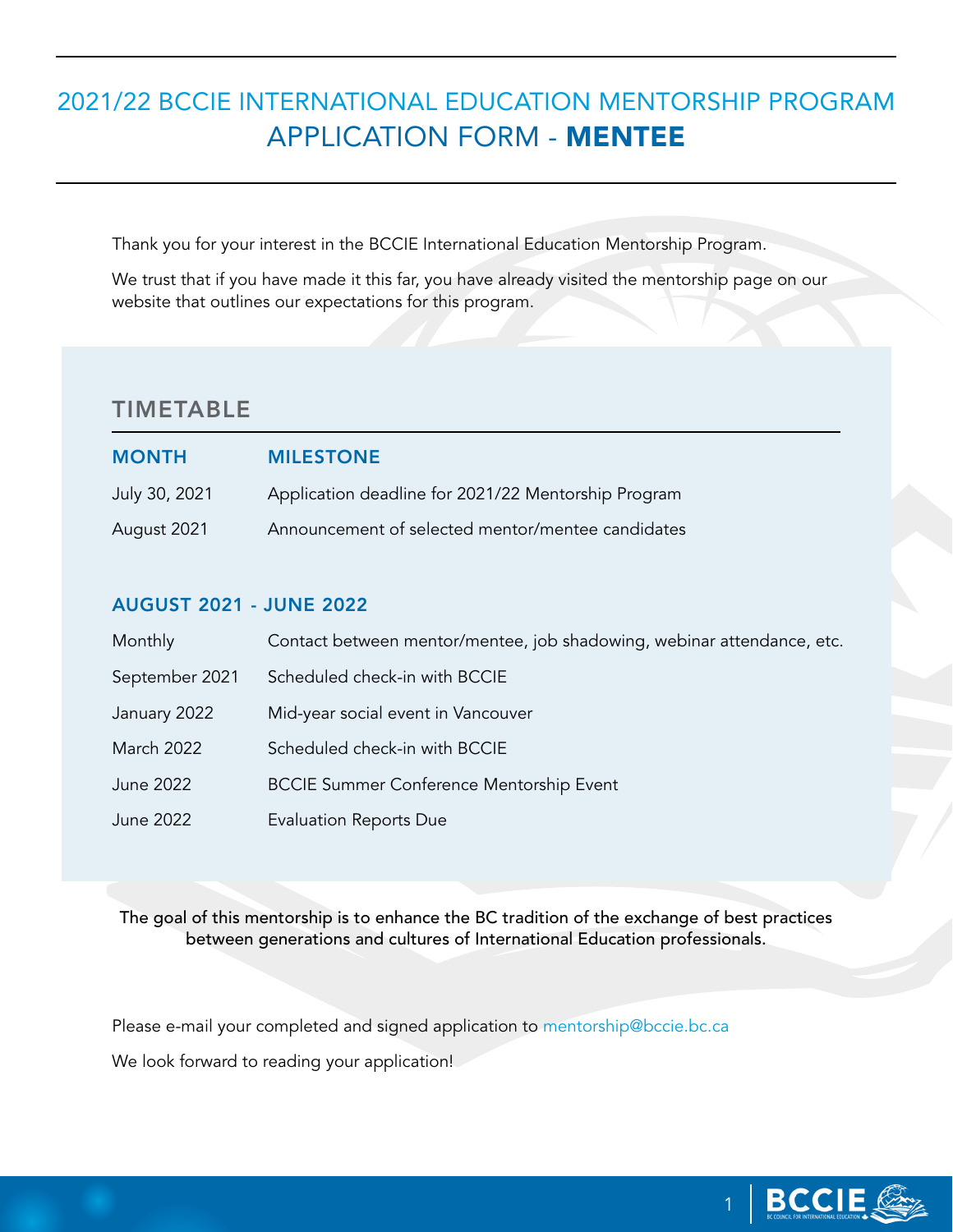## 2021/22 BCCIE International Education Mentorship Program APPLICATION FORM -**MENTEE**

| NAME:                                                                                                        |
|--------------------------------------------------------------------------------------------------------------|
| <b>INSTITUTION:</b>                                                                                          |
| POSITION/OCCUPATION:                                                                                         |
| <b>EMAIL:</b>                                                                                                |
| <b>PHONE NUMBER:</b>                                                                                         |
| Please attach an updated resume.                                                                             |
| 1. How many years of experience do you have in the International Education sector?                           |
| 0-2 years<br>3-5 years<br>5-8 years                                                                          |
| 8-10 years<br>$11 + years$<br>Other (please specify below)                                                   |
|                                                                                                              |
| 2. What are your areas of interest? (max 400 words)                                                          |
|                                                                                                              |
|                                                                                                              |
|                                                                                                              |
| 3. Please summarize what goals you would like to achieve through this mentorship program.<br>(max 400 words) |
|                                                                                                              |